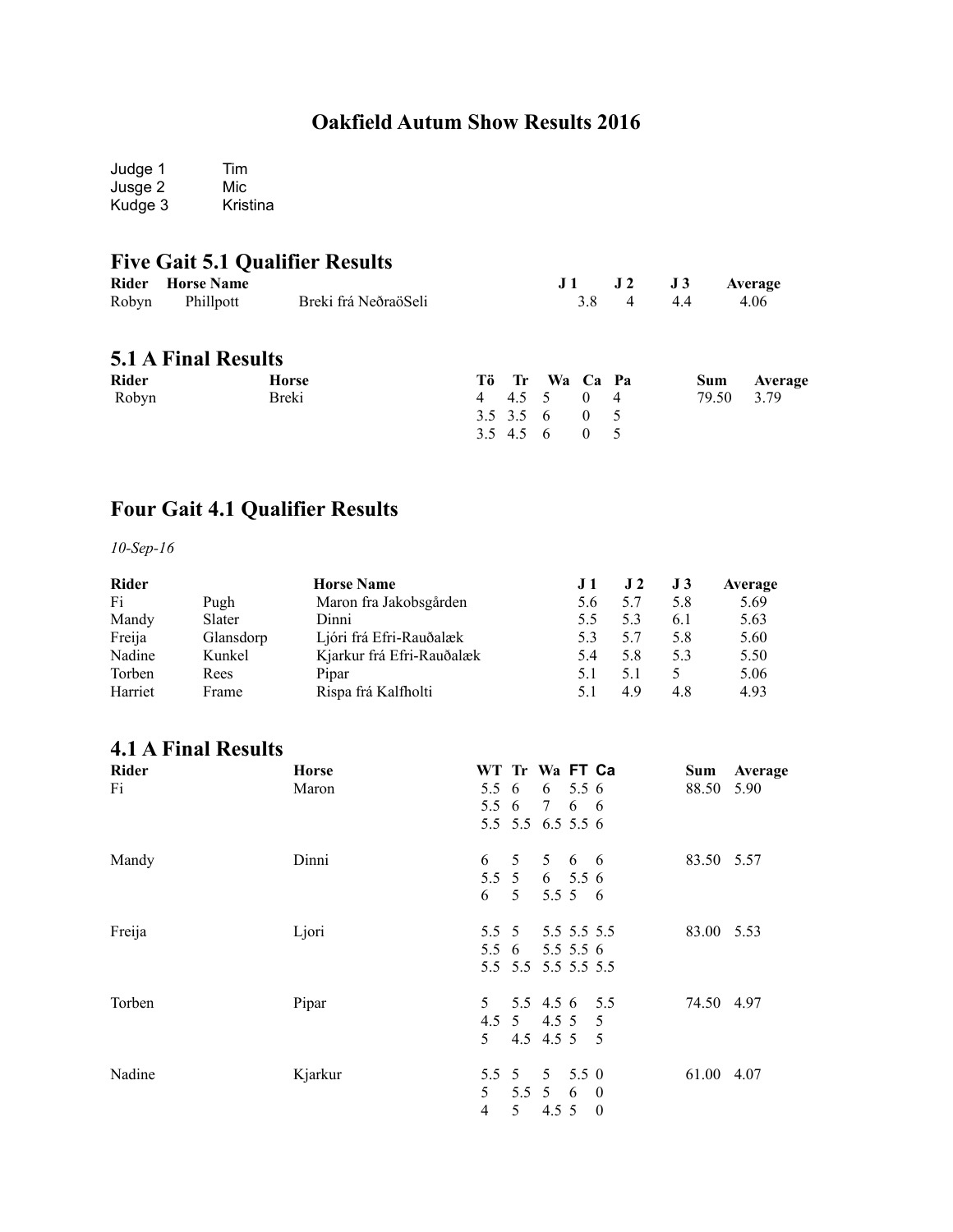#### **Beginners Tölt Results**

| <b>Rider</b> |             | <b>Horse Name</b>     |     | $J1$ $J2$ $J3$ |     | Average |
|--------------|-------------|-----------------------|-----|----------------|-----|---------|
| Peter        | Heathcote   | Svali from Tockholes  | 43  | $\overline{4}$ | 35  | 3.93    |
| Martine      | <b>B</b> ve | Lois from Siamber Wen |     | 43             | 2.8 | 3.70    |
| Imogen       | Cooper      | Balthazar             | 2.5 |                | 2.8 | 2.76    |
| Sally        | Vvse        | Dynjandi Frá ER       | 23  |                | 0.8 | 1.69    |

#### **Beginners Tölt A Final Results**

| Rider   | Horse    | S              | E              | Sum        | Average |
|---------|----------|----------------|----------------|------------|---------|
| Martine | Louis    | $5.5$ 4.5      |                | 28.00      | 4.67    |
|         |          | $4.5$ $4.5$    |                |            |         |
|         |          | $\overline{4}$ | -5             |            |         |
| Peter   | Svali    | 5              | $\overline{4}$ | 26.50 4.42 |         |
|         |          | $4.5$ $4.5$    |                |            |         |
|         |          | $\overline{4}$ | 4.5            |            |         |
| Sally   | Dynjandi | $\mathbf{0}$   | 2              | 9.50       | 1.58    |
|         |          | 2              | 1.5            |            |         |
|         |          | 2              | 2              |            |         |

#### **Group 4 Gait Beginners Qualifier Results**

| Rider   |            | <b>Horse Name</b>     |                 | $J1$ $J2$ $J3$ |     | Average |
|---------|------------|-----------------------|-----------------|----------------|-----|---------|
| Peter   | Heathcote  | Svali from Tockholes  | Beg. $4.6$      | 4.5            | 4   | 4.36    |
| Nicola  | Guenigault | Lina from Siamber Wen | $Beq \quad 4.1$ | 3.7            | 3.1 | 3.63    |
| Martine | Bye        | Lois from Siamber Wen | Beq L4.1        | 3.4            |     | 3.5     |
| Imogen  | Cooper     | Balthazar             | Beq L2          | 2.6            | 2.5 | 2.36    |

# **Group 4 Gait Beginners Final Results**

| Rider   | <b>Horse</b> |                |       | Tö Tr W C                    |                | Sum   | Average |
|---------|--------------|----------------|-------|------------------------------|----------------|-------|---------|
| Peter   | Svali        | 5              | 5     | $5\quad 5$                   |                | 59.50 | 4.96    |
|         |              | 5              |       | $5 \t 5.5 \t 5.5$            |                |       |         |
|         |              | $\overline{4}$ |       | 4.5 5.5 4.5                  |                |       |         |
| Martine | Louis        |                |       | 4.5 4.5 4.5 4                |                | 51.50 | 4.29    |
|         |              |                |       | 4.5 4.5 4.5 4.5              |                |       |         |
|         |              |                |       | $3\quad 4.5\quad 4.5\quad 4$ |                |       |         |
| Nicola  | Lina         |                |       | 2.5 5.5 5 3.5                |                | 50.50 | 4.21    |
|         |              |                | 4 5 5 |                              | $\overline{3}$ |       |         |
|         |              | $4.5 \t5$      |       | 5 <sup>5</sup>               | 2.5            |       |         |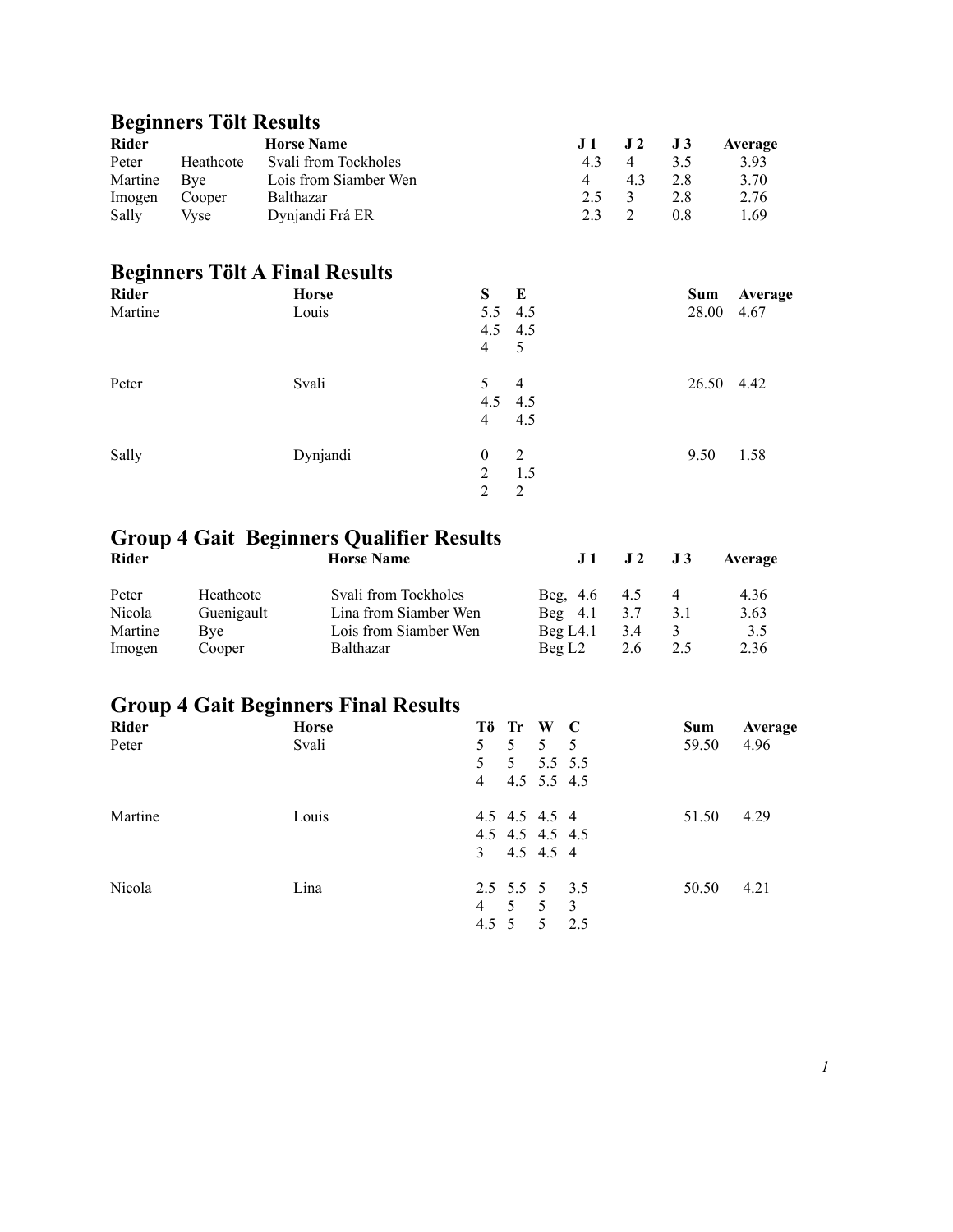#### **Group 4 Gait Intermediate Qualifier Results**

| <b>Rider</b> |            | <b>Horse Name</b>       | J <sub>1</sub>          | J <sub>2</sub> | J3  | Average |
|--------------|------------|-------------------------|-------------------------|----------------|-----|---------|
| Smari        | Slater     | Freydis                 | Int L $\,$ 5            | 5.1            | 5.5 | 5.19    |
| Janice       | Hutchinson | Fylkir from Siamber Wen | Int L $\,$ 5            | 4.9            | 5.4 | 5.10    |
| Phillipa     | Pringle    | Stokkull from Sykehouse | Int R $4.7$             | 4.6            | 4.6 | 4.63    |
| Helena       | Levett     | Bruni of Mill Lane      | Int R $4.5$             | 4.5            | 4.8 | 4.60    |
| Kate         | Goldney    | Funi                    | Int <sub>1</sub><br>4.1 | 4.9            | 4.6 | 4.53    |
| Smari        | Slater     | Saeja                   | Int R $4.5$             | 4.4            | 4.7 | 4.53    |
| Crissie      | Edwards    | Kvika                   | Int R $4.7$             | 4.3            | 4.3 | 4.43    |
| Kath         | Heathcote  | Svipur from caehaf      | Int L $4.5$             | 4.3            | 3.8 | 4.20    |
| Liz          | Roberts    | Fló from Birdsmoorgate  | left<br>4.2             | 3.9            | 4.2 | 4.00    |
| Catherine    | Holland    | Dynjandi Frá ER         | Int L $4$               | 3.6            | 4   | 3.86    |
| Ruth         | Colwill    | Solvi                   | 3.2<br>Intr             | 3.1            | 2.9 | 3.06    |

# **Group 4 Gait Intermediate Final Results**

| <b>Rider</b><br>Smari | <b>Horse</b><br>Freydis | Тö<br>Tr W<br>$\mathbf C$<br>5<br>5<br>5<br>5<br>5.5 5 5.5 5.5<br>4.5 5.5 5.5<br>6             | <b>Sum</b><br>Average<br>63.00<br>5.25 |
|-----------------------|-------------------------|------------------------------------------------------------------------------------------------|----------------------------------------|
| Phillipa              | Stokkull                | 5<br>$5.5\ 5$<br>$5\overline{)}$<br>5<br>5.5<br>$6 \t 5.5$<br>$3.5 \quad 5$<br>$4.5$ 5.5       | 61.00<br>5.08                          |
| Janice                | Fylkir                  | 4.5 5.5 5 5.5<br>4.5 5 5.5 5<br>$5 \quad 5$<br>5.5 4.5                                         | 60.50<br>5.04                          |
| Crissie               | Kvika                   | 4.5 5 4.5 4<br>5 <sup>5</sup><br>$4.5 \quad 5 \quad 5$<br>5<br>5 <sup>5</sup><br>$4.5 \quad 5$ | 57.00<br>4.75                          |
| Helena                | <b>Bruni</b>            | 4.5 5 4.5<br>$\overline{4}$<br>4.5 4.5 5.5 5<br>4.5 4.5 4.5 5                                  | 56.00<br>4.67                          |
| Kate                  | Funi                    | 4.5 4.5 4<br>$\mathbf{1}$<br>$2.5\quad4$<br>$4.5 \quad 4$<br>$\mathfrak{Z}$<br>5<br>5.5 4.5    | 47.00<br>3.92                          |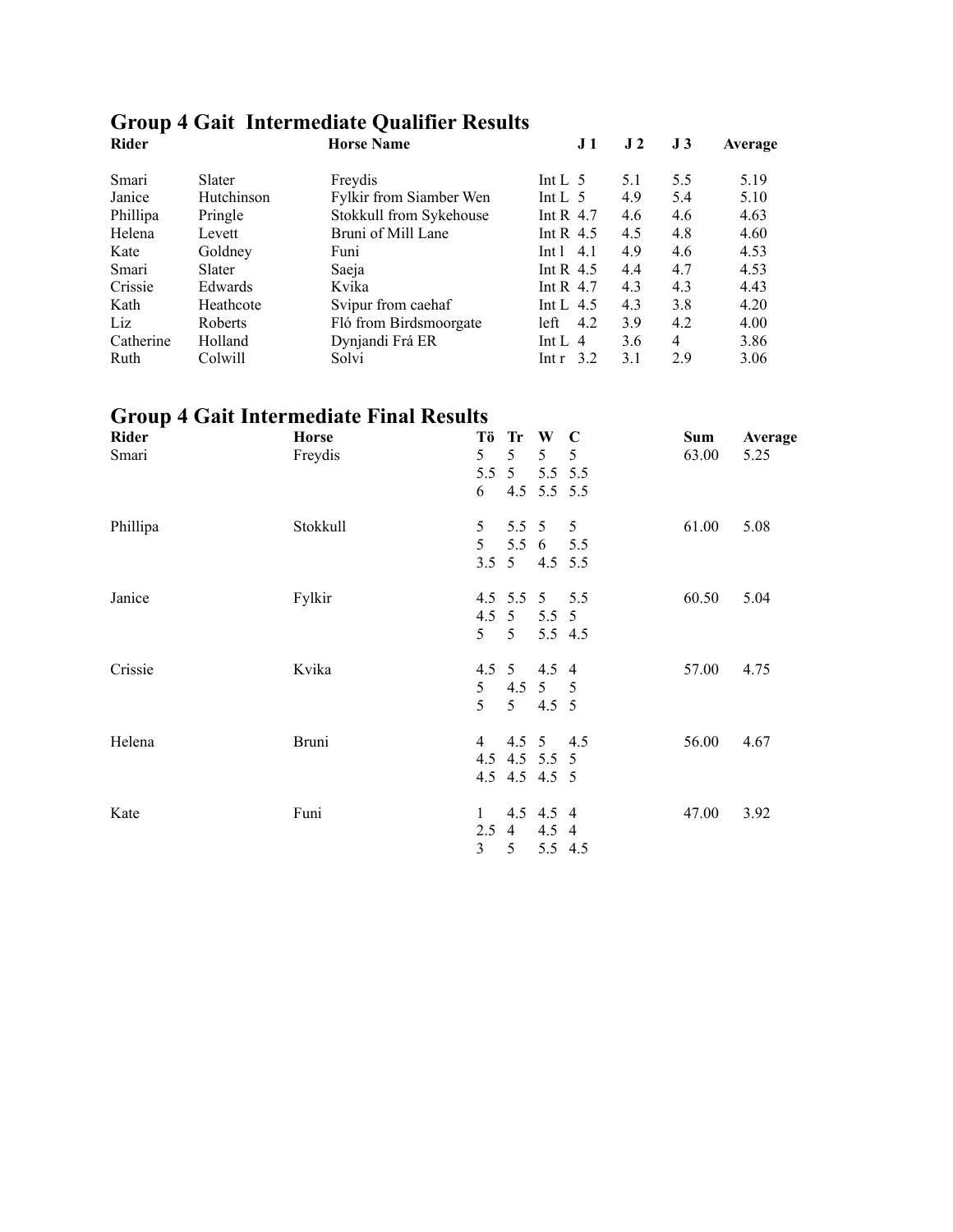# **Intermediate Tölt Qualifier Results**

| <b>Rider</b> |            | <b>Horse Name</b>       | <b>J</b> 1 | J <sub>2</sub> | J <sub>3</sub> | Average |
|--------------|------------|-------------------------|------------|----------------|----------------|---------|
| Smari        | Slater     | Freydis                 | 4.5        | 5.5            | 4.5            | 4.83    |
| Janice       | Hutchinson | Fylkir from Siamber Wen | 4.3        | 4.5            | 5              | 4.60    |
| Phillipa     | Pringle    | Stokkull from Sykehouse | 4.6        | 4.3            | 3.8            | 4.23    |
| Kate         | Goldney    | Funi                    | 3.5        | 4              | 4.8            | 4.10    |
| Smari        | Slater     | Saeja                   | 3.6        | 4              | $\overline{4}$ | 3.86    |
| Crissie      | Edwards    | Kvika                   | 3.7        | 4              | 2.8            | 3.50    |
| Kath         | Heathcote  | Svipur from caehaf      | 3.3        | 3              | 3.5            | 3.26    |
| Robyn        | Phillpott  | Breki frá NeðraöSeli    | 3.5        | 3.5            | 2.5            | 3.16    |
| Liz          | Roberts    | Fló from Birdsmoorgate  | 3.3        | 3              | 2.5            | 2.93    |
| Helena       | Levett     | Bruni of Mill Lane      | 2.3        | 3.5            | 3              | 2.93    |
| Ruth         | Colwill    | Solvi                   | 2.3        | 2.5            | $\mathcal{D}$  | 2.26    |

# **Intermediate Group Tölt Final Results**

| <b>Rider</b><br>Smari | <b>Horse</b><br>Freydis | S<br>5.5<br>5.5<br>5.5                            | E<br>4.5<br>5<br>4.5                    | Sum<br>30.50 | Average<br>5.08 |
|-----------------------|-------------------------|---------------------------------------------------|-----------------------------------------|--------------|-----------------|
| Crissie               | Kvika                   | 5<br>5<br>5                                       | $\overline{4}$<br>$\overline{4}$<br>4.5 | 27.50 4.58   |                 |
| Janice                | Fylkir                  | $5\overline{)}$<br>5.5<br>5.5                     | 2.5<br>$\overline{3}$<br>3.5            | 25.00 4.17   |                 |
| Phillipa              | Stokkull                | $3.5 \quad 3$<br>$\overline{4}$<br>$\overline{4}$ | $\overline{4}$<br>$\overline{4}$        | 22.50 3.75   |                 |
| Kath                  | Sveipur                 | $4.5 \quad 3$<br>4.5 2.5<br>3.5                   | $\overline{3}$                          | 21.00 3.50   |                 |
| Kate                  | Funi                    | $\overline{4}$<br>$\overline{4}$<br>4.5           | 2.5<br>2.5<br>2.5                       | 20.00 3.33   |                 |

# **Tölt T1 Qualifier Results**

| <b>Rider</b> |        | <b>Horse Name</b>         | J 1 | J <sub>2</sub> | J3  | Average |
|--------------|--------|---------------------------|-----|----------------|-----|---------|
| Mandy        | Slater | Dropi from Salisbury      | 6.2 | 6.5            | 6   | 6.23    |
| Mandy        | Slater | Dinni                     | 5.5 | 5.7            |     | 5.73    |
| Nadine       | Kunkel | Kjarkur frá Efri-Rauðalæk | 5.5 | 5.7            | 4.7 | 5.29    |
| Fi           | Pugh   | Maron fra Jakobsgården    | 5.2 | 5.2            | 5.2 | 5.19    |
| Torben       | Rees   | Pipar                     |     | 4.2            | 5.2 | 4.79    |
| Harriet      | Frame  | Rispa frá Kalfholti       | 4.7 | 4.7            | 4.2 | 4.53    |